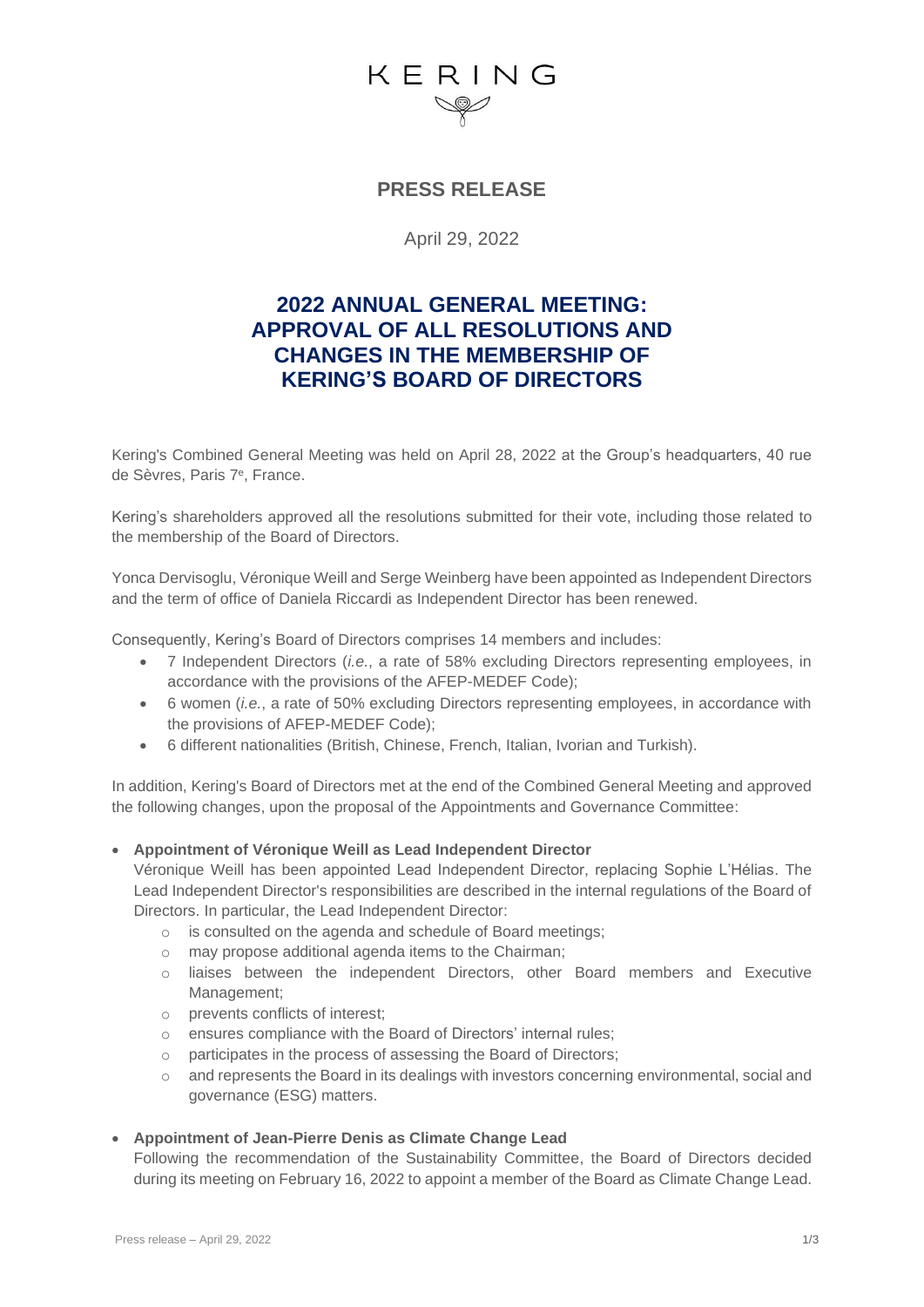# KERING

In its meeting of April 28, 2022, Jean-Pierre Denis has been appointed to this function. Consequently, he will ensure that the Board identifies all the impacts of climate change for the Group, taking into account these issues into its work and the strategy it defines. It is expected that, under his initiative, the Board of Directors raises the climate issue at least twice a year.

#### • **Reconfiguration of the Board of Directors' Committees**

As from April 28, 2022, the membership of the Board of Directors' Committees is the following:

- o **Audit Committee**:
	- **•** Tidjane Thiam<sup>1</sup>, Chair
	- Jean-Pierre Denis
	- Financière Pinault represented by Héloïse Temple-Boyer
	- Daniela Riccardi<sup>1</sup>
	- **•** Véronique Weill<sup>1</sup>
	- **■** Serge Weinberg<sup>1</sup>

67% of the members of the Audit Committee are independent according to the chosen independence criteria, none of the Executive Corporate Officers is a member of the Committee, and the Committee is chaired by an Independent Director, in accordance with the provisions of the AFEP-MEDEF Code.

#### o **Remuneration Committee**:

- **Véronique Weill<sup>1</sup>, Chair**
- Jean-Pierre Denis
- Financière Pinault represented by Héloïse Temple-Boyer
- **Claire Lacaze**
- **■** Tidjane Thiam<sup>1</sup>
- Serge Weinberg<sup>1</sup>

The Remuneration Committee is composed mainly of Independent Directors (60%<sup>2</sup>) and is chaired by an Independent Director, in accordance with the provisions of the AFEP-MEDEF Code.

#### o **Appointments and Governance Committee**:

- Serge Weinberg, Chair<sup>1</sup>
- Concetta Battaglia
- Yonca Dervisoglu<sup>1</sup>
- **EXECTE FINALLY** Finault represented by Héloïse Temple-Boyer
- **Baudouin Prot**
- Véronique Weill<sup>1</sup>

The Appointments and Governance Committee is composed mainly of independent directors (60%²), in accordance with the provisions of the AFEP-MEDEF Code and is chaired by an Independent Director.

#### o **Sustainability Committee**:

- Emma Watson<sup>1</sup>, Chair
- Jean-Pierre Denis
- Yonca Dervisoglu<sup>1</sup>
- Jean-Francois Palus
- **Example: Francois-Henri Pinault**
- Daniela Riccardi<sup>1</sup>
- Véronique Weill<sup>1</sup>

57% of the members of the Sustainability Committee are independent and the Committee is chaired by an Independent Director.

<sup>1</sup> Independent Director

<sup>2</sup> Excluding Directors representing employees, in accordance with the provision of AFEP-MEDEF Code